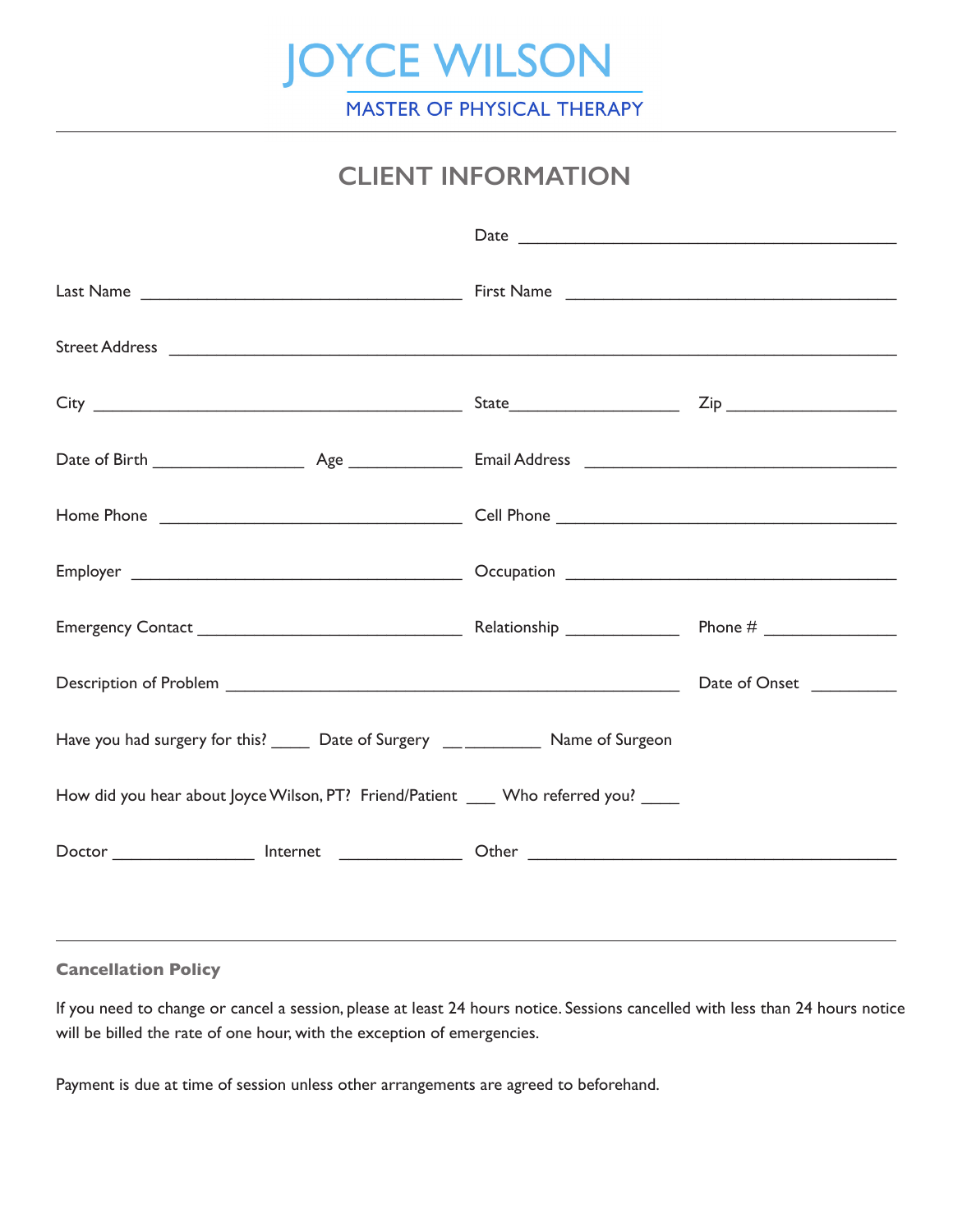

| ×<br>٧<br>v |
|-------------|
|-------------|

Client \_\_\_\_\_\_\_\_\_\_\_\_\_\_\_\_\_\_\_\_\_\_\_\_\_\_\_\_\_\_\_\_\_\_ Date \_\_\_\_\_\_\_\_\_\_\_\_\_\_\_\_\_\_\_\_\_\_\_\_\_\_\_\_\_\_\_\_\_\_\_\_\_

# **CLIENT SELF HISTORY**

| Do you have, or have you had, any of the following?_______________________Circle YES or NO                                                                                                                                     |            |           |
|--------------------------------------------------------------------------------------------------------------------------------------------------------------------------------------------------------------------------------|------------|-----------|
|                                                                                                                                                                                                                                | <b>YES</b> | <b>NO</b> |
|                                                                                                                                                                                                                                | <b>YES</b> | <b>NO</b> |
| 3. High blood pressure educational contracts and contact the contract of the contract of the state of the state of the state of the state of the state of the state of the state of the state of the state of the state of the | <b>YES</b> | <b>NO</b> |
|                                                                                                                                                                                                                                | <b>YES</b> | <b>NO</b> |
|                                                                                                                                                                                                                                |            |           |
|                                                                                                                                                                                                                                | <b>YES</b> | <b>NO</b> |
|                                                                                                                                                                                                                                | <b>YES</b> | <b>NO</b> |
| Number of children ___________                                                                                                                                                                                                 |            |           |
|                                                                                                                                                                                                                                | <b>YES</b> | <b>NO</b> |
|                                                                                                                                                                                                                                | <b>YES</b> | <b>NO</b> |
|                                                                                                                                                                                                                                | <b>YES</b> | <b>NO</b> |
|                                                                                                                                                                                                                                | <b>YES</b> | <b>NO</b> |
|                                                                                                                                                                                                                                |            |           |
|                                                                                                                                                                                                                                | <b>YES</b> | <b>NO</b> |
|                                                                                                                                                                                                                                | <b>YES</b> | <b>NO</b> |
|                                                                                                                                                                                                                                | <b>YES</b> | <b>NO</b> |
|                                                                                                                                                                                                                                |            |           |
|                                                                                                                                                                                                                                | <b>YES</b> | <b>NO</b> |
|                                                                                                                                                                                                                                | <b>YES</b> | <b>NO</b> |
|                                                                                                                                                                                                                                | <b>YES</b> | <b>NO</b> |
|                                                                                                                                                                                                                                | <b>YES</b> | <b>NO</b> |
|                                                                                                                                                                                                                                | <b>YES</b> | <b>NO</b> |
|                                                                                                                                                                                                                                | <b>YES</b> | <b>NO</b> |
| 20. Do you perceive that you are under any higher than normal stress or pressure at: home?                                                                                                                                     | <b>YES</b> | <b>NO</b> |
| work?                                                                                                                                                                                                                          | <b>YES</b> | <b>NO</b> |
|                                                                                                                                                                                                                                | <b>YES</b> | <b>NO</b> |
|                                                                                                                                                                                                                                |            |           |

 $\_$  ,  $\_$  ,  $\_$  ,  $\_$  ,  $\_$  ,  $\_$  ,  $\_$  ,  $\_$  ,  $\_$  ,  $\_$  ,  $\_$  ,  $\_$  ,  $\_$  ,  $\_$  ,  $\_$  ,  $\_$  ,  $\_$  ,  $\_$  ,  $\_$  ,  $\_$  ,  $\_$  ,  $\_$  ,  $\_$  ,  $\_$  ,  $\_$  ,  $\_$  ,  $\_$  ,  $\_$  ,  $\_$  ,  $\_$  ,  $\_$  ,  $\_$  ,  $\_$  ,  $\_$  ,  $\_$  ,  $\_$  ,  $\_$  ,  $\mathcal{L}_\mathcal{L} = \mathcal{L}_\mathcal{L} = \mathcal{L}_\mathcal{L} = \mathcal{L}_\mathcal{L} = \mathcal{L}_\mathcal{L} = \mathcal{L}_\mathcal{L} = \mathcal{L}_\mathcal{L} = \mathcal{L}_\mathcal{L} = \mathcal{L}_\mathcal{L} = \mathcal{L}_\mathcal{L} = \mathcal{L}_\mathcal{L} = \mathcal{L}_\mathcal{L} = \mathcal{L}_\mathcal{L} = \mathcal{L}_\mathcal{L} = \mathcal{L}_\mathcal{L} = \mathcal{L}_\mathcal{L} = \mathcal{L}_\mathcal{L}$  $\mathcal{L}_\mathcal{L} = \mathcal{L}_\mathcal{L} = \mathcal{L}_\mathcal{L} = \mathcal{L}_\mathcal{L} = \mathcal{L}_\mathcal{L} = \mathcal{L}_\mathcal{L} = \mathcal{L}_\mathcal{L} = \mathcal{L}_\mathcal{L} = \mathcal{L}_\mathcal{L} = \mathcal{L}_\mathcal{L} = \mathcal{L}_\mathcal{L} = \mathcal{L}_\mathcal{L} = \mathcal{L}_\mathcal{L} = \mathcal{L}_\mathcal{L} = \mathcal{L}_\mathcal{L} = \mathcal{L}_\mathcal{L} = \mathcal{L}_\mathcal{L}$  $\_$  ,  $\_$  ,  $\_$  ,  $\_$  ,  $\_$  ,  $\_$  ,  $\_$  ,  $\_$  ,  $\_$  ,  $\_$  ,  $\_$  ,  $\_$  ,  $\_$  ,  $\_$  ,  $\_$  ,  $\_$  ,  $\_$  ,  $\_$  ,  $\_$  ,  $\_$  ,  $\_$  ,  $\_$  ,  $\_$  ,  $\_$  ,  $\_$  ,  $\_$  ,  $\_$  ,  $\_$  ,  $\_$  ,  $\_$  ,  $\_$  ,  $\_$  ,  $\_$  ,  $\_$  ,  $\_$  ,  $\_$  ,  $\_$  ,  $\mathcal{L}_\mathcal{L} = \mathcal{L}_\mathcal{L} = \mathcal{L}_\mathcal{L} = \mathcal{L}_\mathcal{L} = \mathcal{L}_\mathcal{L} = \mathcal{L}_\mathcal{L} = \mathcal{L}_\mathcal{L} = \mathcal{L}_\mathcal{L} = \mathcal{L}_\mathcal{L} = \mathcal{L}_\mathcal{L} = \mathcal{L}_\mathcal{L} = \mathcal{L}_\mathcal{L} = \mathcal{L}_\mathcal{L} = \mathcal{L}_\mathcal{L} = \mathcal{L}_\mathcal{L} = \mathcal{L}_\mathcal{L} = \mathcal{L}_\mathcal{L}$ 

22. Please list any other medical problems not listed above: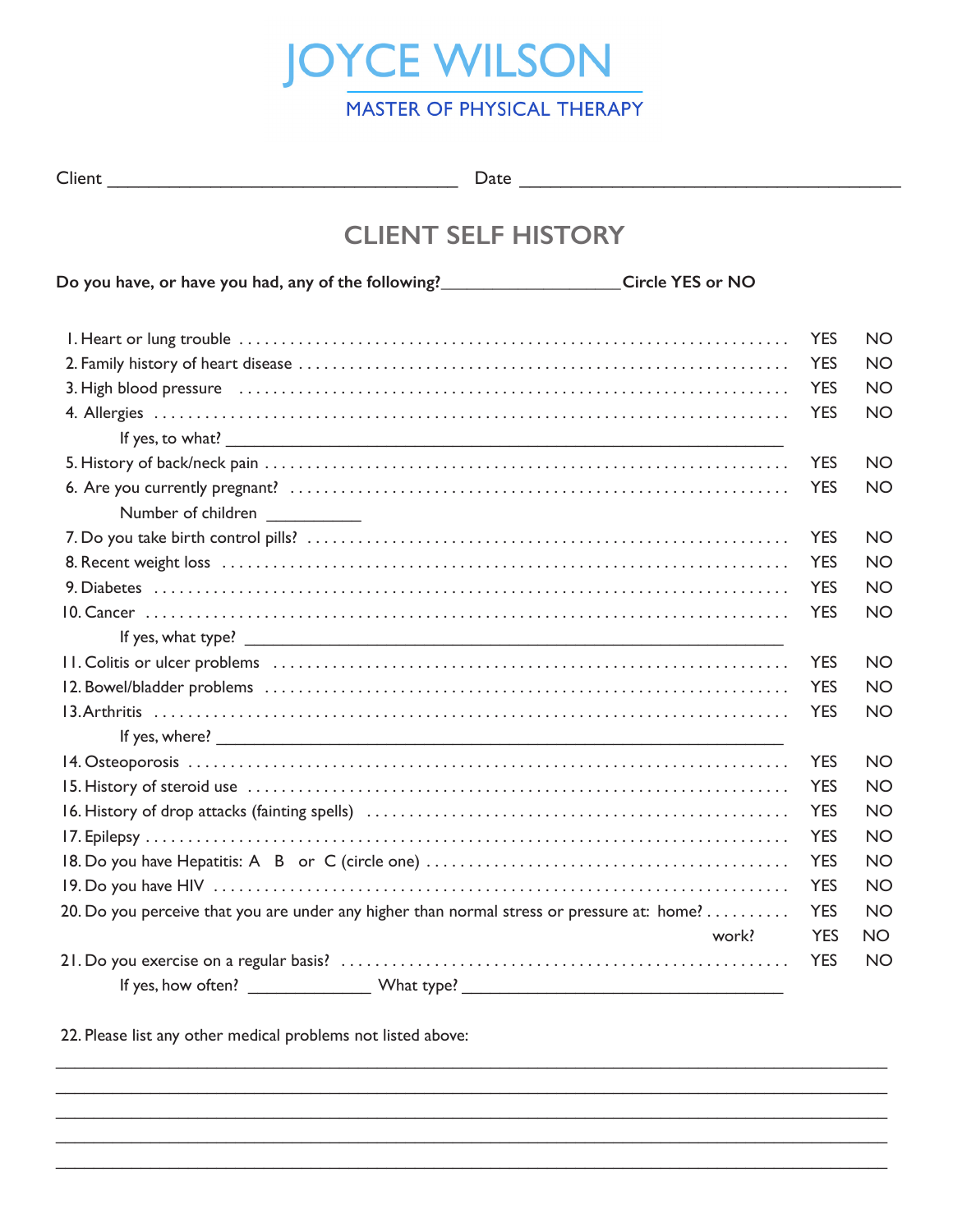

| ×<br>۰, | ٧<br>×<br>I |
|---------|-------------|
|---------|-------------|

Client \_\_\_\_\_\_\_\_\_\_\_\_\_\_\_\_\_\_\_\_\_\_\_\_\_\_\_\_\_\_\_\_\_\_ Date \_\_\_\_\_\_\_\_\_\_\_\_\_\_\_\_\_\_\_\_\_\_\_\_\_\_\_\_\_\_\_\_\_\_\_\_\_

## **MEDICATIONS**

#### **Please list all prescriptions and non-prescriptions you are taking**

| <b>Drug or Supplement</b> | Dosage | Frequency |
|---------------------------|--------|-----------|
|                           |        |           |
|                           |        |           |
|                           |        |           |
|                           |        |           |
|                           |        |           |
|                           |        |           |
|                           |        |           |
|                           |        |           |
|                           |        |           |
|                           |        |           |
|                           |        |           |
|                           |        |           |
|                           |        |           |
|                           |        |           |
|                           |        |           |
|                           |        |           |
|                           |        |           |
|                           |        |           |
|                           |        |           |
|                           |        |           |
|                           |        |           |
|                           |        |           |
|                           |        |           |